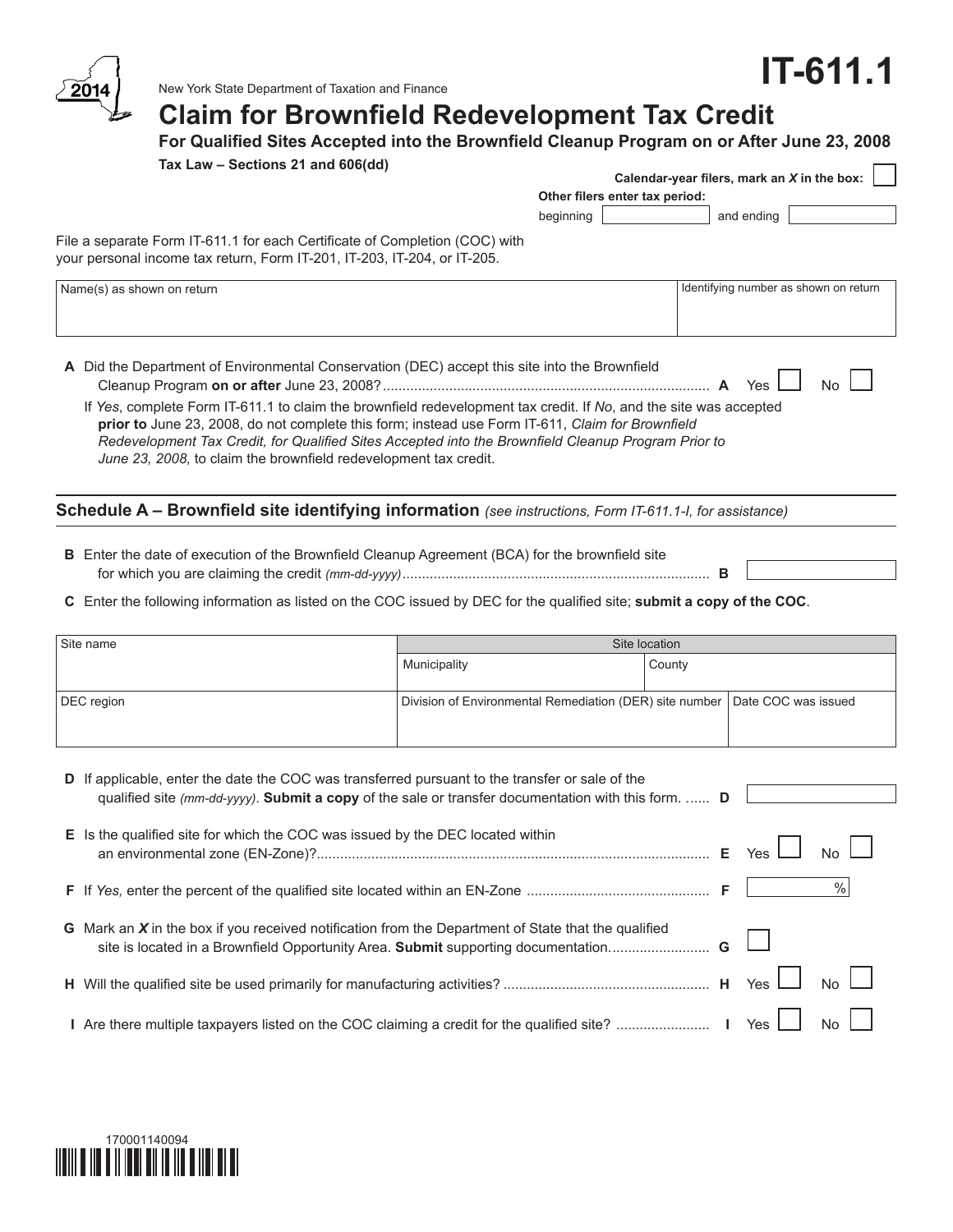|                                                                                                               |                                                             | <b>Schedule B - Credit components</b> (see instructions)           |  |                         |                         |
|---------------------------------------------------------------------------------------------------------------|-------------------------------------------------------------|--------------------------------------------------------------------|--|-------------------------|-------------------------|
|                                                                                                               |                                                             | Part 1 - Site preparation credit component (see instructions)      |  |                         |                         |
|                                                                                                               | Description of site preparation costs<br>(see instructions) |                                                                    |  |                         | C<br>Costs              |
|                                                                                                               |                                                             |                                                                    |  |                         | .00                     |
|                                                                                                               |                                                             |                                                                    |  |                         | .00 <sub>1</sub><br>.00 |
| $\overline{2}$                                                                                                |                                                             |                                                                    |  |                         |                         |
| $\mathbf{2}^-$<br>3                                                                                           |                                                             |                                                                    |  |                         | .00<br>$\%$             |
| 4                                                                                                             |                                                             |                                                                    |  | $\overline{\mathbf{4}}$ | .00 <sub>1</sub>        |
| 5<br>Enter your share of the site preparation credit component from your<br><b>Partner</b><br>5               |                                                             |                                                                    |  |                         | .00 <sub>1</sub>        |
| 6<br>Enter your share of the site preparation credit component from your<br>S corporation<br>shareholder<br>6 |                                                             |                                                                    |  | .00 <sub>1</sub>        |                         |
| <b>Beneficiary</b>                                                                                            |                                                             | Enter your share of the site preparation credit component from the |  | $\overline{7}$          | .00                     |

**8** Total site preparation credit component *(add lines 4 through 7; see instructions)* **8 8** 

|                                                                                                                      |                 | Part 2 – On-site groundwater remediation credit component (see instructions) |                                                                 |                   |  |  |  |  |
|----------------------------------------------------------------------------------------------------------------------|-----------------|------------------------------------------------------------------------------|-----------------------------------------------------------------|-------------------|--|--|--|--|
|                                                                                                                      |                 | Description of groundwater remediation costs<br>(see instructions)           | в<br>Date costs paid or<br>incurred<br>(mm-dd-yyyy; see instr.) | C<br>Costs        |  |  |  |  |
|                                                                                                                      |                 |                                                                              |                                                                 | .00<br>.00<br>.00 |  |  |  |  |
| .00 <sub>1</sub><br>.00<br>10                                                                                        |                 |                                                                              |                                                                 |                   |  |  |  |  |
|                                                                                                                      | $\%$<br>.00.    |                                                                              |                                                                 |                   |  |  |  |  |
| <b>Partner</b>                                                                                                       | 13              | Enter your share of the on-site groundwater remediation credit component     | 13                                                              | .00 <sub>1</sub>  |  |  |  |  |
| Enter your share of the on-site groundwater remediation credit component<br>14<br>S corporation<br>shareholder<br>14 |                 |                                                                              |                                                                 | .00.              |  |  |  |  |
| <b>Beneficiary</b>                                                                                                   | 15              | Enter your share of the on-site groundwater remediation credit component     | 15                                                              | .00.              |  |  |  |  |
|                                                                                                                      | 16 <sup>1</sup> | Total on-site groundwater remediation credit component                       | 16                                                              | .00               |  |  |  |  |

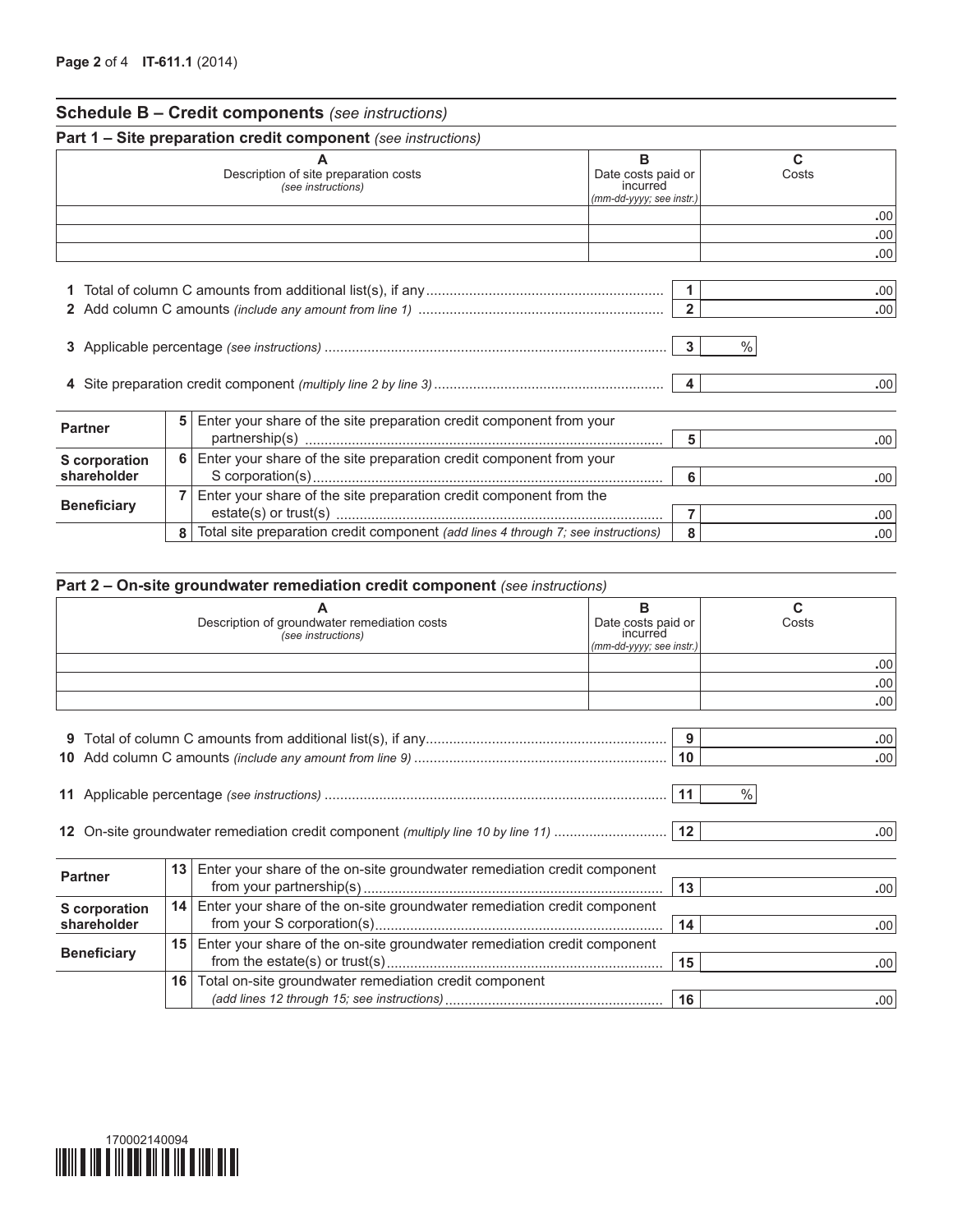#### **Part 3 – Tangible property credit component**

| Description of qualified tangible property<br>(list each item separately; see instructions) | Principal use<br>(see instructions) | Date placed<br>in service<br>$(mm$ -dd-yyyy $)$ | Life<br>$ $ (years; see instr.) $ $ | Cost or other basis<br>(see instructions) |
|---------------------------------------------------------------------------------------------|-------------------------------------|-------------------------------------------------|-------------------------------------|-------------------------------------------|
|                                                                                             |                                     |                                                 |                                     | .00                                       |
|                                                                                             |                                     |                                                 |                                     | .00                                       |
|                                                                                             |                                     |                                                 |                                     | .00                                       |
|                                                                                             |                                     |                                                 |                                     |                                           |
| 17 Total of column E amounts from additional list(s) if any                                 |                                     |                                                 | 17                                  | $\cap$                                    |

|  | .00 <sub>1</sub> |
|--|------------------|
|  | .00 <sup>1</sup> |
|  |                  |

|                                                                                                                | 20a        | .001 |
|----------------------------------------------------------------------------------------------------------------|------------|------|
|                                                                                                                | 20b        | -001 |
| 20c Tangible property component for use in the current tax year for the qualified site (see instructions). 20c |            | .001 |
|                                                                                                                | <b>20d</b> | .001 |

| <b>Partner</b>                      | 21              | Enter your share of the tangible property credit component from your | 21  | .00  |  |  |  |
|-------------------------------------|-----------------|----------------------------------------------------------------------|-----|------|--|--|--|
| <b>S</b> corporation<br>shareholder | 22              | Enter your share of the tangible property credit component from your | 22  | .00  |  |  |  |
| <b>Beneficiary</b>                  | 23 <sub>1</sub> | Enter your share of the tangible property credit component from the  | 23  | .00. |  |  |  |
|                                     | 24              | 24                                                                   | .00 |      |  |  |  |
|                                     |                 |                                                                      |     |      |  |  |  |
|                                     |                 |                                                                      | 25  | .00  |  |  |  |

 **Fiduciaries:** Complete Schedule D. **Individuals:** Enter the line 25 amount on line 26.

## **Schedule C – Partnership, S corporation, estate, and trust information** *(see instructions)*

**19** Applicable percentage *(see instructions)* ........................................................................................ **19**  %

If you were a partner in a partnership, a shareholder of a New York S corporation, or a beneficiary of an estate or trust and received a share of the brownfield redevelopment tax credit from that entity, complete the following information for each partnership, New York S corporation, estate, or trust. For *Type*, enter *P* for partnership, *S* for S corporation, or *ET* for estate or trust.

| Name | Type | Employer ID number |
|------|------|--------------------|
|      |      |                    |
|      |      |                    |
|      |      |                    |
|      |      |                    |
|      |      |                    |
|      |      |                    |

### **Schedule D – Beneficiary's and fiduciary's share of credit components and recapture of credit** *(see instr.)*

| Beneficiary's name                   | Identifying number | Share of site<br>preparation credit | Share of tangible<br>property credit | Share of on-site<br>groundwater | Share of<br>recapture |
|--------------------------------------|--------------------|-------------------------------------|--------------------------------------|---------------------------------|-----------------------|
| (same as on Form IT-205, Schedule C) |                    | component                           | component                            | remediation credit<br>component | of credit             |
| Total                                |                    | .00.                                | .00 <sub>1</sub>                     | .00 <sup>1</sup>                | .00                   |
|                                      |                    | .00 <sub>1</sub>                    | .00.                                 | .00 <sub>1</sub>                | .00                   |
|                                      |                    | .00.                                | .00 <sub>1</sub>                     | .00 <sub>1</sub>                | .00                   |
| Fiduciary                            |                    | .00 <sup>1</sup>                    | .00.                                 | .00                             | .00                   |